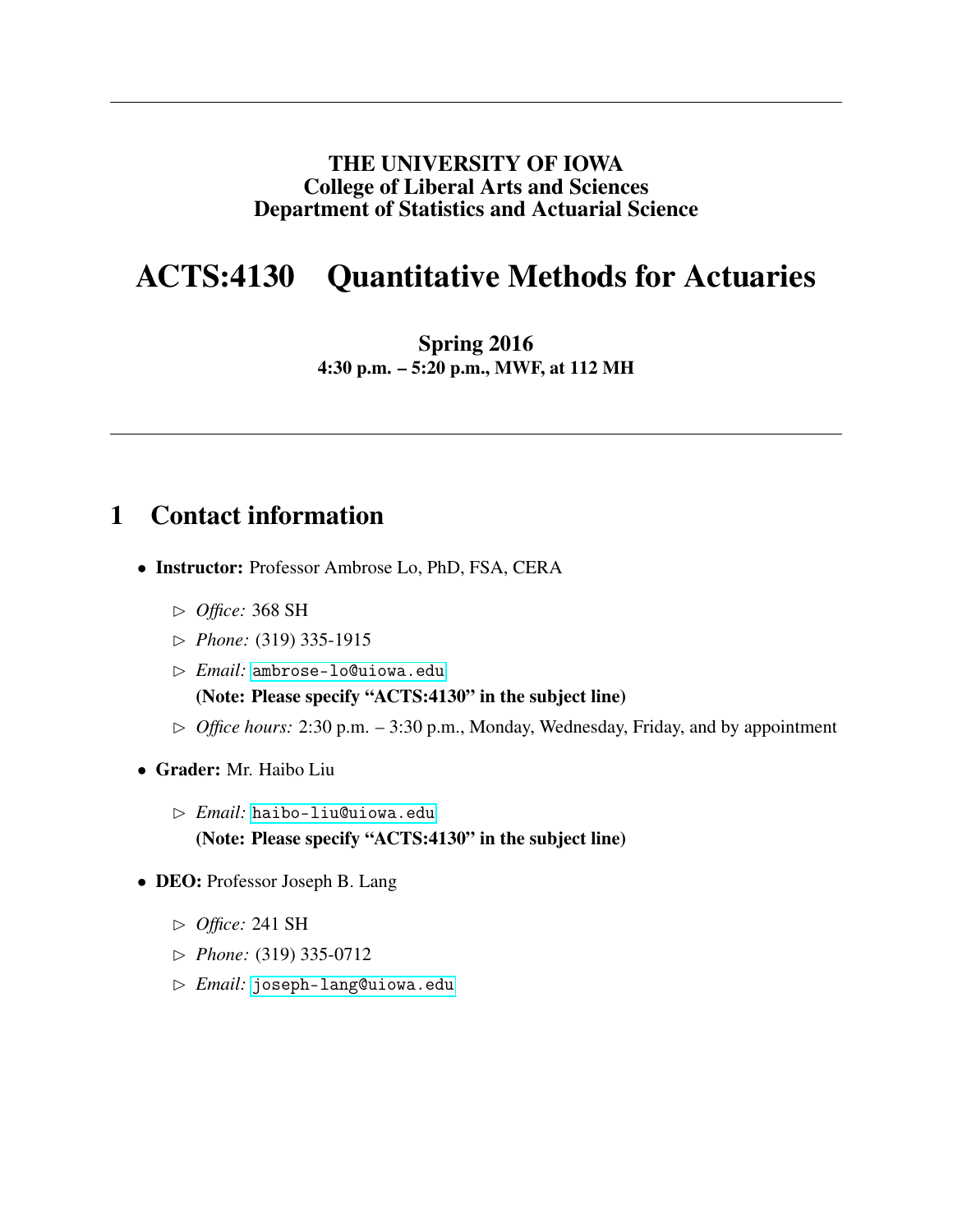# 2 Course description and objectives

This foundation course for B.S. and M.S. in Actuarial Science students consists of two separate parts:

#### Part 1. Financial derivatives (approx. 8 weeks)

The first objective of this course is to prepare you adequately for the second part of the SOA Exam FM (Financial Mathematics), namely, the financial economics portion, which accounts for 20-35% of the entire exam according to the exam syllabus. The knowledge about financial derivatives covered in this part of the course will also be of use when you take ACTS:4380 Mathematics of Finance II, which prepares you for SOA Exam MFE (Models for Financial Economics).

For the theory of interest part of Exam FM, you should take ACTS:3080 Mathematics of Finance I.

#### Part 2. Baby life contingencies (approx. 7 weeks)

In the second part, we shall switch gears and develop a probabilistic framework that is crucial to valuing *contingent* cash flows required in SOA Exam MLC (Models for Life Contingencies). The probabilistic tools we learn in this course will be applied and further enhanced in the two follow-up courses, ACTS:4180 Life Contingencies I and ACTS:4280 Life Contingencies II, to value typical insurance products.

After taking this course, you are expected to:

- Develop a conceptual (i.e. non-mathematical) understanding of different kinds of derivatives, in particular, forwards and options.
- Design an arbitrage strategy to exploit mispricing in the market.
- Take and, most importantly, pass Exam FM with considerable ease.
- Proceed to advanced courses on life contingencies and mathematical finance with strong confidence.

Figure [1](#page-2-0) shows a flowchart of more advanced actuarial courses taken by a typical UI student after successfully completing this course (each arrow means a transition conditional on a grade of C+ or above in the preceding course).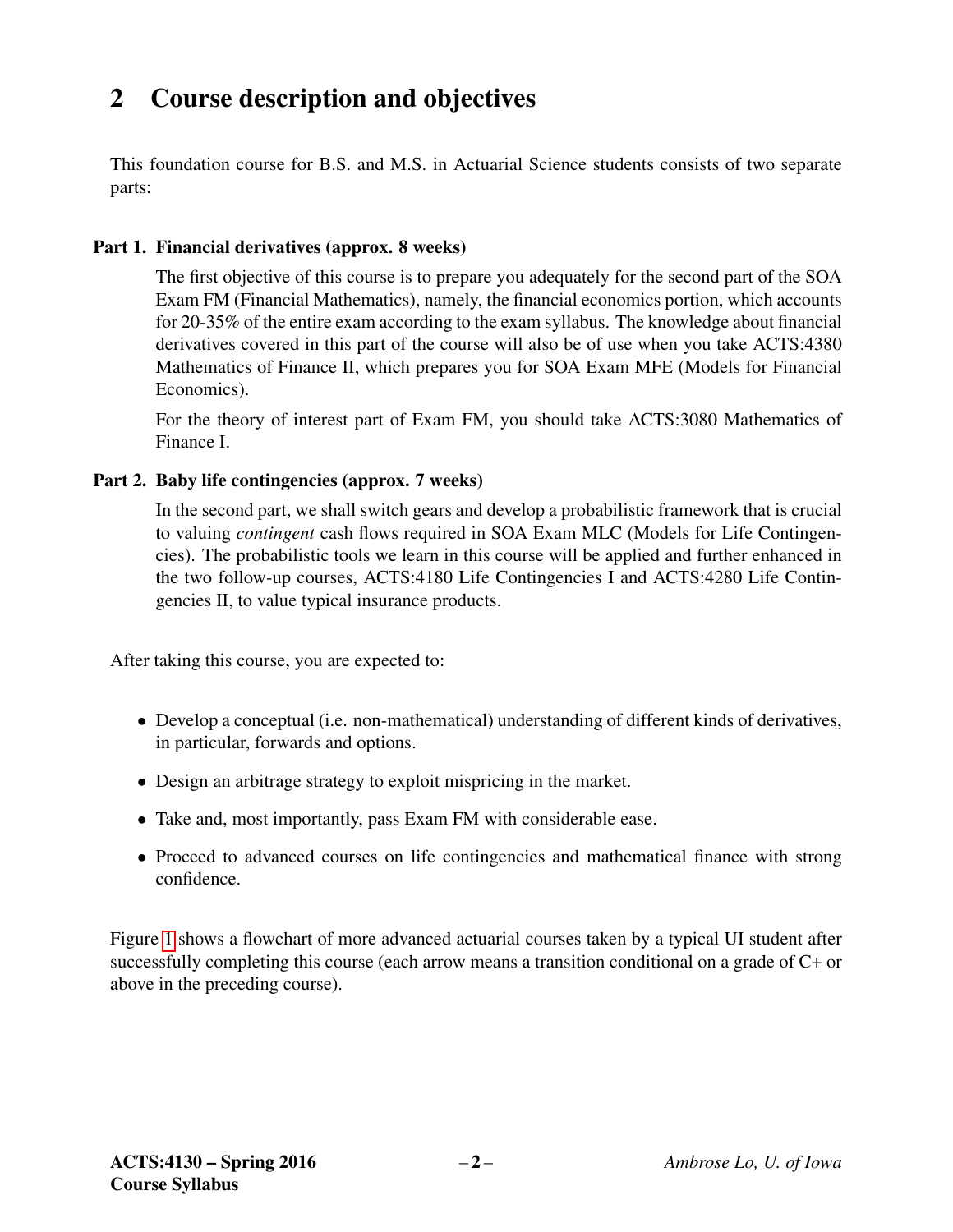

<span id="page-2-0"></span>Figure 1: The actuarial courses you can take after satisfactorily completing ACTS:4130.

# 3 Exam FM

In 2016, Exam FM will be offered via computer-based testing (CBT) in February (16–27), April  $(7-18)$ , June  $(9-20)^i$  $(9-20)^i$ , August  $(4-15)$ , October  $(13-24)$  and December  $(6-17)$ . The registration deadlines are January 5, February 29, May 2, June 27, September 6 and October 31 respectively. More details of Exam FM (e.g. syllabus, sample exam questions, etc.) can be found at [https:](https://www.soa.org/education/exam-req/edu-exam-fm-detail.aspx) [//www.soa.org/education/exam-req/edu-exam-fm-detail.aspx](https://www.soa.org/education/exam-req/edu-exam-fm-detail.aspx).

## 4 Texts

There are no required textbooks in this course. We shall follow closely the course lecture notes, regarded as a mini-textbook, which will be made available on ICON chapter by chapter. The notes not only address all important topics required in the financial economics portion of Exam FM and the introductory part of Exam MLC, but also include a wide variety of examples for exam preparation. *You are strongly recommended to have a copy of the notes during class meetings.*

Here are two recommended texts available in the university bookstore:

1. *McDonald, R.L., 2013. Derivatives Markets (Third Edition). Pearson.*

This is the official textbook for the Financial Economics portion of Exam FM as well as Exam MFE. We shall cover the following required sections in the SOA Exam FM syllabus:

<span id="page-2-1"></span><sup>&</sup>lt;sup>i</sup>I recommend taking Exam FM in June shortly after completing this course.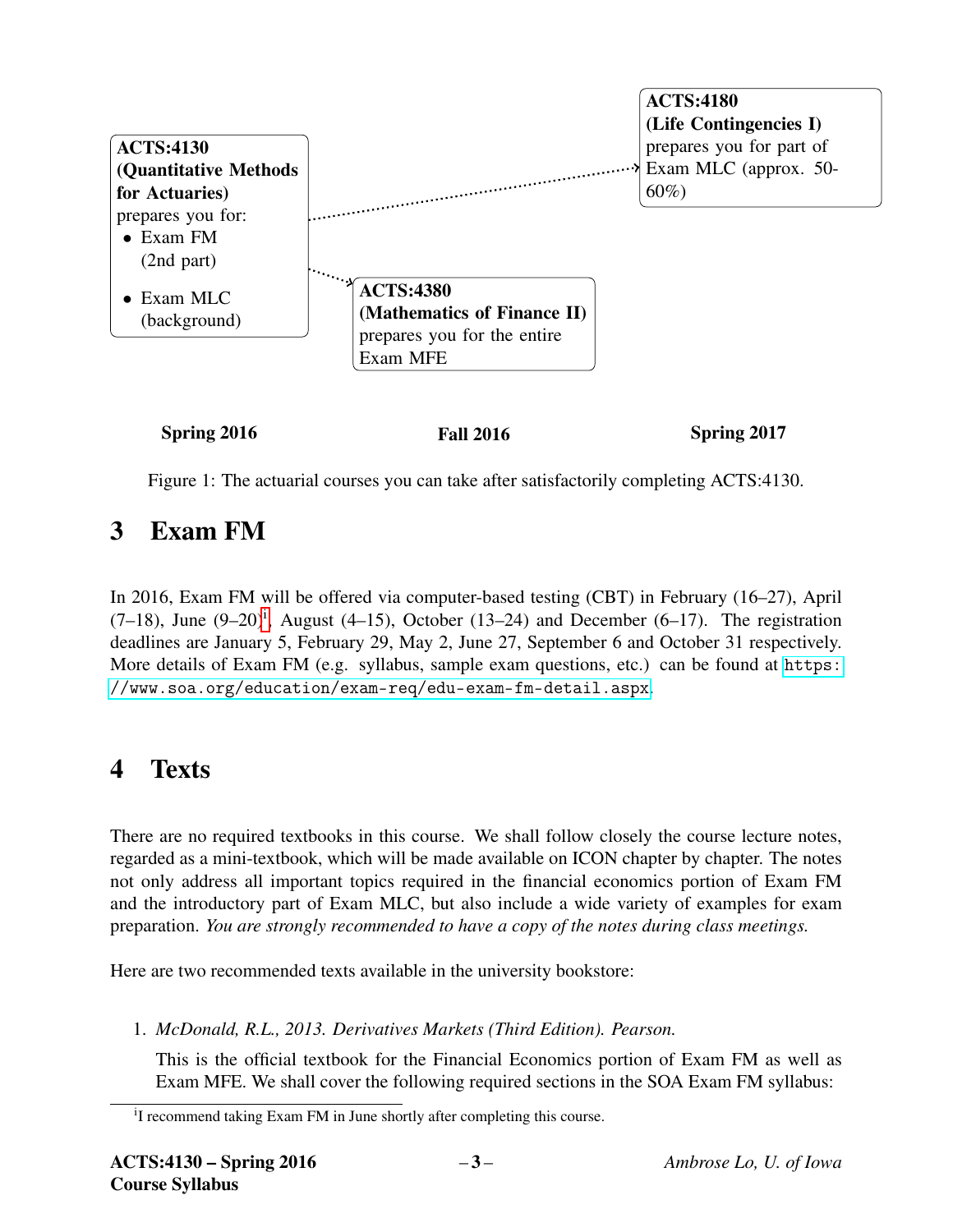Chapter 1: Introduction to Derivatives Chapter 2: An Introduction to Forwards and Options Chapter 3: Insurance, Collars, and Other Strategies Chapter 5: Financial Forwards and Futures (Sections 5.1-5.4 and Appendix 5.B) Chapter 8: Swaps (Sections 8.1-8.3)

Chapter 4 on Introduction to Risk Management (Sections 4.1-4.4), which is an easy continuation of Chapter 3, will be left for self-study.

Pearson has published *Student Solutions Manual to Derivatives Markets*, which provides solutions to all even-numbered end-of-chapter questions in the text.

2. *Dickson, D.C.M., Hardy, M.R., Waters, H.R., 2013. Actuarial Mathematics for Life Contingent Risks (Second Edition). Cambridge University Press.*

This is the official textbook for Exam MLC. We shall cover the following introductory chapters:

Chapter 2: Survival models Chapter 3: Life tables and selection Chapter 4: Insurance benefits

There is a solution manual (*Solutions Manual for Actuarial Mathematics for Life Contingent Risks*) that accompanies this book.

## 5 Tentative teaching schedule

This approximate schedule will be updated as needed during the semester.

| <b>Teaching Week</b>                     | Lecture                                   | Date                    | <b>Topic</b>         |  |  |  |
|------------------------------------------|-------------------------------------------|-------------------------|----------------------|--|--|--|
| <b>Part I: Financial Derivatives</b>     |                                           |                         |                      |  |  |  |
|                                          |                                           | January 18, 2016 (Mon)  | (University Holiday) |  |  |  |
|                                          | L <sub>01</sub>                           | January 20, 2016 (Wed)  | Chapter $1*$         |  |  |  |
|                                          | L <sub>02</sub>                           | January 22, 2016 (Fri)  | Chapter 1            |  |  |  |
| $\overline{2}$<br>L <sub>03</sub>        |                                           | January 25, 2016 (Mon)  | Chapter 1            |  |  |  |
|                                          | L <sub>04</sub>                           | January 27, 2016 (Wed)  | Chapter 1            |  |  |  |
|                                          | L <sub>05</sub>                           | January 29, 2016 (Fri)  | Chapter 2            |  |  |  |
| 3                                        | February 1, 2016 (Mon)<br>L <sub>06</sub> |                         | Chapter 2            |  |  |  |
|                                          | L <sub>07</sub>                           | February 3, 2016 (Wed)  | Chapter 2            |  |  |  |
|                                          | L <sub>08</sub>                           | February 5, 2016 (Fri)  | Chapter 2            |  |  |  |
| $\overline{4}$<br>L <sub>09</sub><br>L10 |                                           | February 8, 2016 (Mon)  | Chapter 2            |  |  |  |
|                                          |                                           | February 10, 2016 (Wed) | Chapter 2            |  |  |  |
|                                          | L11                                       | February 12, 2016 (Fri) | Chapter 2            |  |  |  |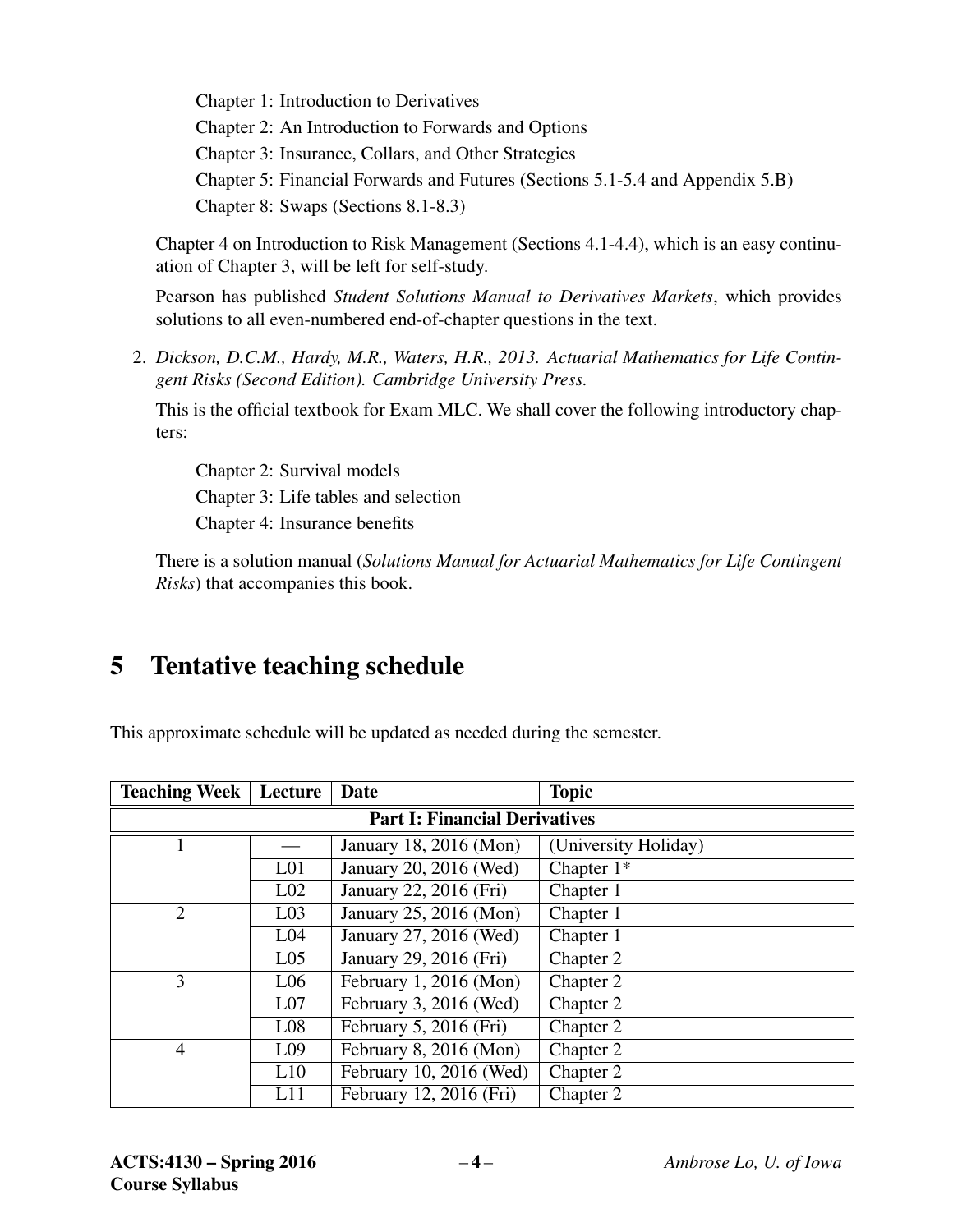| $\overline{5}$                          | L12                      | February 15, 2016 (Mon)                        | Chapter 3                           |  |  |  |  |
|-----------------------------------------|--------------------------|------------------------------------------------|-------------------------------------|--|--|--|--|
|                                         | L13                      | February 17, 2016 (Wed)                        | Chapter 3                           |  |  |  |  |
|                                         | L14                      | February 19, 2016 (Fri)                        | Chapter 3                           |  |  |  |  |
| 6                                       | L15                      | February 22, 2016 (Mon)                        | Chapter 3                           |  |  |  |  |
|                                         | L16                      | February 24, 2016 (Wed)                        | Chapter 3                           |  |  |  |  |
|                                         | L17                      | February 26, 2016 (Fri)                        | Chapter 4                           |  |  |  |  |
| $\overline{7}$                          | L18                      | February 29, 2016 (Mon)                        | Chapter 4                           |  |  |  |  |
|                                         | L19                      | March 2, 2016 (Wed)                            | Chapter 4                           |  |  |  |  |
|                                         | L20                      | March 4, 2016 (Fri)                            | Chapter 4                           |  |  |  |  |
| 8                                       | L21                      | March 7, 2016 (Mon)                            | Chapter 4                           |  |  |  |  |
|                                         | $\overline{L22}$         | March 9, 2016 (Wed)                            | Chapter 4                           |  |  |  |  |
|                                         | L23                      | March 11, 2016 (Fri)                           | Chapter 4                           |  |  |  |  |
|                                         |                          | March 14, 2016 (Mon)                           |                                     |  |  |  |  |
|                                         | $\overline{\phantom{0}}$ | March 16, 2016 (Wed)                           | (Spring Break - No class!)          |  |  |  |  |
|                                         |                          | March 18, 2016 (Fri)                           |                                     |  |  |  |  |
| <b>Part II: Baby Life Contingencies</b> |                          |                                                |                                     |  |  |  |  |
| 9                                       | L24                      | March 21, 2016 (Mon)                           | Chapter 6                           |  |  |  |  |
|                                         | $\overline{L25}$         | March 23, 2016 (Wed)                           | Chapter 6                           |  |  |  |  |
|                                         |                          | March 25, 2016 (Fri)                           | (No class. Midterm Exam in evening) |  |  |  |  |
| 10                                      | L26                      | March 28, 2016 (Mon)                           | Chapter 6                           |  |  |  |  |
|                                         |                          | March 30, 2016 (Wed)                           |                                     |  |  |  |  |
|                                         | L27                      |                                                | Chapter 6                           |  |  |  |  |
|                                         | L28                      | April 1, 2016 (Fri)                            | Chapter 6                           |  |  |  |  |
| 11                                      | L29                      | April 4, 2016 (Mon)                            | Chapter 6                           |  |  |  |  |
|                                         | L30                      | April 6, 2016 (Wed)                            | Chapter 7                           |  |  |  |  |
|                                         | L31                      | April 8, 2016 (Fri)                            | Chapter 7                           |  |  |  |  |
| 12                                      | L32                      | April 11, 2016 (Mon)                           | Chapter 7                           |  |  |  |  |
|                                         | L33                      | April 13, 2016 (Wed)                           | Chapter 7                           |  |  |  |  |
|                                         | L34                      | April 15, 2016 (Fri)                           | Chapter 7                           |  |  |  |  |
| 13                                      | L35                      | April 18, 2016 (Mon)                           | Chapter 8                           |  |  |  |  |
|                                         | L36                      | April 20, 2016 (Wed)                           | Chapter 8                           |  |  |  |  |
|                                         | $\overline{L37}$         | April 22, 2016 (Fri)                           | Chapter 8                           |  |  |  |  |
| 14                                      | L38                      | April 25, 2016 (Mon)                           | Chapter 8                           |  |  |  |  |
|                                         | L39                      | April 27, 2016 (Wed)                           | Chapter 8                           |  |  |  |  |
|                                         | L40                      | April 29, 2016 (Fri)                           | Chapter 8                           |  |  |  |  |
| 15                                      | L41                      | $\overline{\text{May } 2, 2016 \text{ (Mon)}}$ | Chapter 8                           |  |  |  |  |
|                                         | L42<br>$\overline{L43}$  | May 4, 2016 (Wed)<br>May 6, 2016 (Fri)         | Chapter 8<br>Chapter 8 / Review     |  |  |  |  |

\* Refer to the numbering in the lecture notes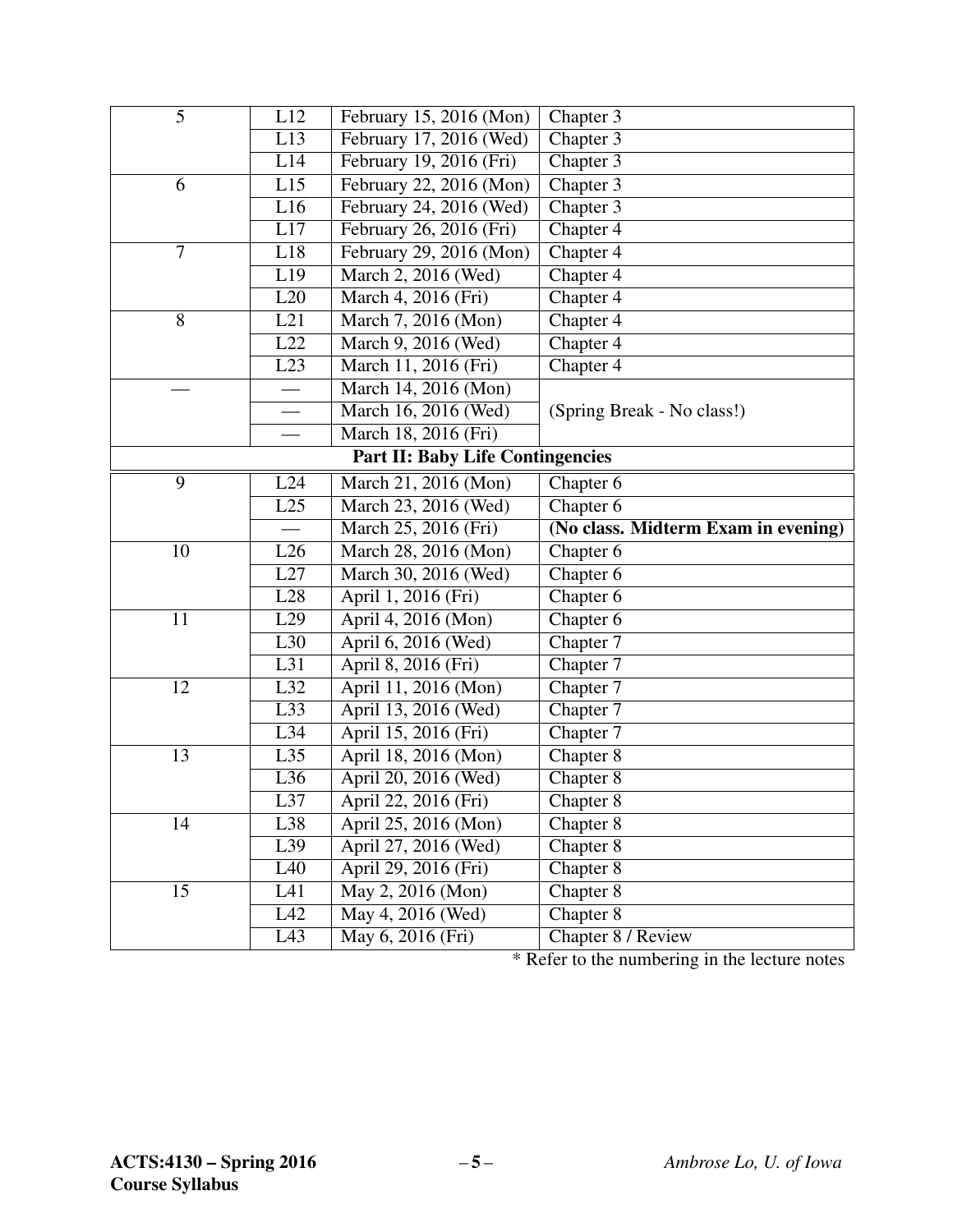# 6 Grading system

Assessment in this course comprises the following items:

#### 1. Attendance:  $\pm \varepsilon \%$

You may choose to attend or not to attend classes, but everyone needs to be aware that absence from classes without a valid reason can negatively affect the final grade. It is also impossible to get a copy of any course material you miss and inquire about any announcements made in class.

#### 2. Assignments: 15%

There will be 5 to 6 non-equally weighted individual assignments in this course. Most of the assignment questions will come from the end-of-chapter problems in the lecture notes. You will have about 10 days to work on each assignment. Late homework will be severely penalized (see the instructions on the assignment sheet). Illustrative solutions will be provided.

*A note on collaboration:* Discussion with other students on homework problems is encouraged. However, what you hand in must ultimately be your own work.

#### 3. Short quizzes: 10%

There will be about 5 announced 15-minute quizzes throughout the semester. These quizzes are intended to motivate you to study regularly (not just cram before the Midterm and Final Exams!) and will consist of reasonably straightforward questions. The quiz with the lowest score will be dropped when it comes to computing the final grade. No make-up quizzes will be given.

#### 4. Midterm Exam: 30%

There will be one 90-minute written Midterm Exam to be held in the evening of **March 25,** 2016 (Friday) covering Part I (Financial Derivatives) of this course. It consists of a mixture of true-or-false, fill-in-the-blanks and computational questions similar in style to SOA Exam FM problems. You will therefore find that released Exam FM sample questions are useful in preparing for the Midterm Exam.

#### 5. Final Examination: 45%

A two-hour written examination covering Part II (Life Contingencies) of this course will take place in the week of May 9–13, 2016. It consists of a mixture of short computational and structured written-answer questions similar in style to SOA Exam MLC problems. The exact date and time will be announced by the Registrar in mid-September. Please do not plan your end-of-semester travel plans until the final exam schedule is made public. It is your responsibility to know the date, time, and place of the final exam.

All quizzes and exams in this course are closed-book and no formula sheet is allowed (and on all SOA exams as well!). Only SOA/CAS-approved calculators listed on Point 9 of [https://www.](https://www.soa.org/Files/Edu/edu-rules-reg-instructions.pdf) [soa.org/Files/Edu/edu-rules-reg-instructions.pdf](https://www.soa.org/Files/Edu/edu-rules-reg-instructions.pdf) are allowed.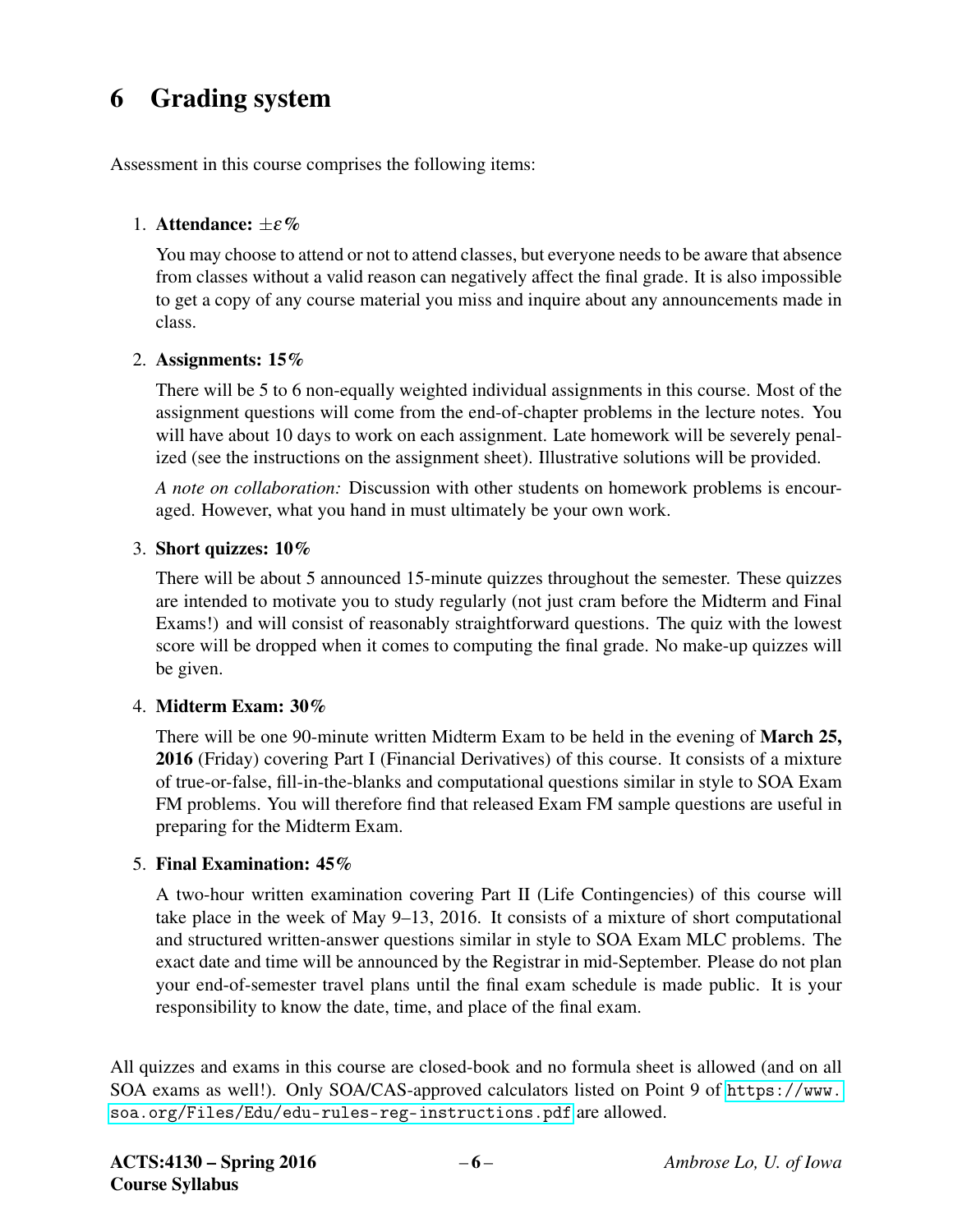Note on absence from exams If, for medical reasons, you are unable to take any exam in this course, you should inform the course instructor *within 48 hours* of the exam, and submit original documentation as soon as possible. Otherwise, a zero score will be awarded. Absence for other reasons will not be allowed, unless approval from the instructor is sought well in advance.

Grading scheme Plus or minus grading system will be used in this course, and undergraduate and graduate students will be treated as two separate groups when it comes to assigning final grades. An *approximate* guide is as follows:

| <b>Undergraduate students</b> |            |   |            |      |             |
|-------------------------------|------------|---|------------|------|-------------|
| A-                            | [83.5, 89] | Α | [89, 94.5] | A+   | [94.5, 100] |
| $B -$                         | [67, 72.5) | B | [72.5, 78] | B+   | [78, 83.5]  |
| $C-$                          | [50.5, 56] | C | [56, 61.5) | $C+$ | [61.5, 67]  |
| D-                            | [34, 39.5] | D | [39.5, 45] | D+   | [45, 50.5]  |
| F                             | [0, 34)    |   |            |      |             |

| <b>Graduate students</b> |          |   |          |      |           |
|--------------------------|----------|---|----------|------|-----------|
| $A-$                     | [85, 90) | A | [90, 95) | A+   | [95, 100] |
| $B-$                     | [70, 75) | В | [75, 80) | B+   | [80, 85)  |
| $C-$                     | [55, 60) | C | [60, 65) | $C+$ | [65, 70)  |
| D-                       | [40, 45) | D | [45, 50) | D+   | [50, 55)  |
| F                        | [0, 40)  |   |          |      |           |

These are not completely absolute scales and the instructor reserves the "option" to lower the cutoffs. Note that with this grading scheme you are not "graded on a curve", and so you are not competing with fellow students. Therefore, you are not penalized in any way for working together to better understand concepts and to perform better in this course.

#### IMPORTANT NOTE

- 1. A grade of C+ or higher in this course is a prerequisite for ACTS:4180 and ACTS:4380, which will be offered in Spring 2016. The department has the right to de-register students who fail to meet the prerequisite requirement.
- 2. This is *not* an easy course for most students, *even for those who have passed Exam FM*. Each week you should spend about 3 hours outside of class meetings reviewing the course notes and working on the end-of-chapter problems. It is fine to work harder, but working less is risky. Let me know if you encounter any problems with your learning.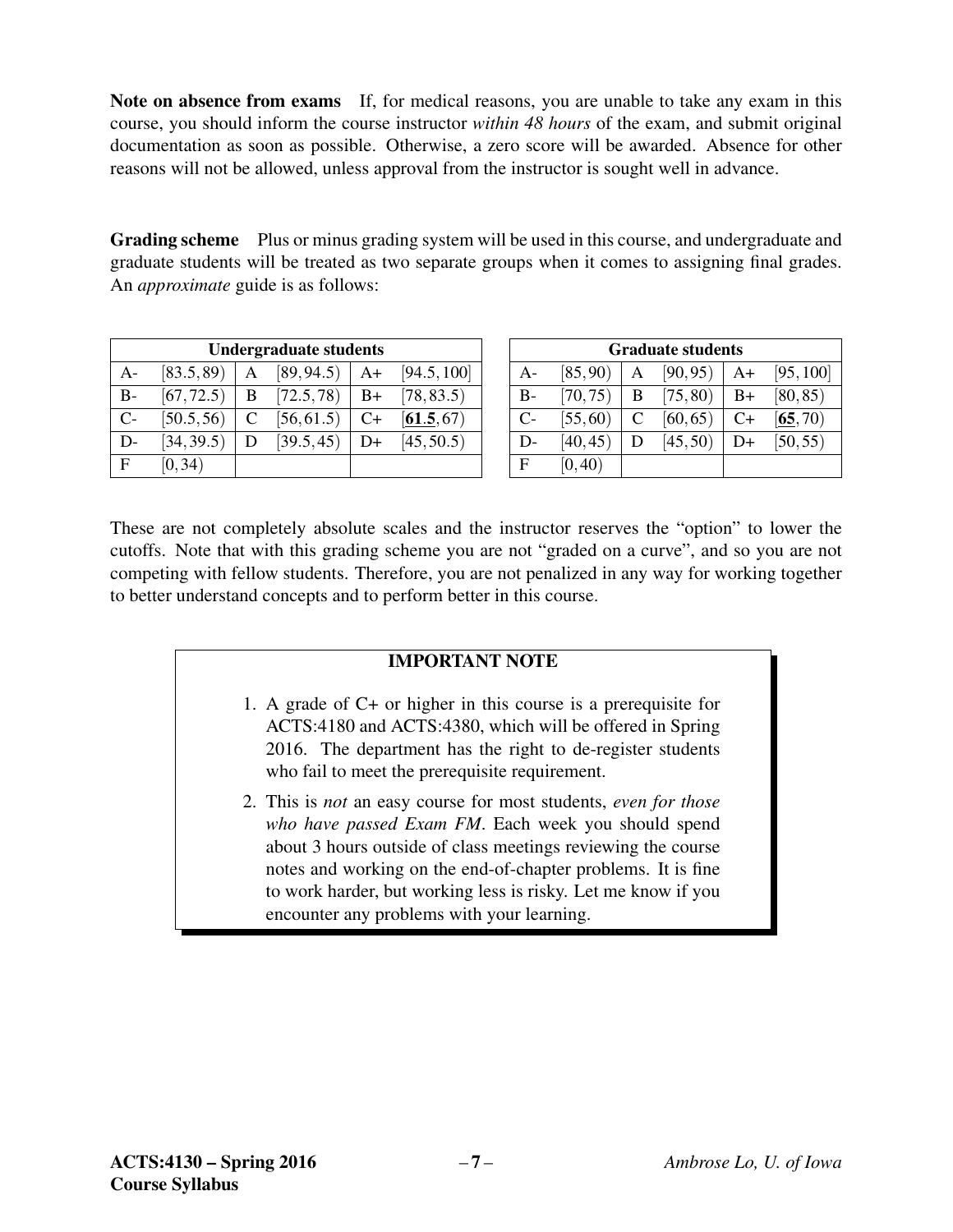. . . . . . . . . . . . . . . . . . . . . . . . . . . . . . . . . . . . . . . . . . . . . . . . . . . . . . . . . . . . . . . . . . . . . . . . . . . . . . . . . . . . . . . . .

A short introduction to the instructor Professor Ambrose Lo earned his B.S. in Actuarial Science (first class honors) and Ph.D. in Actuarial Science from The University of Hong Kong in 2010 and 2014 respectively. He joined the Department of Statistics and Actuarial Science at The University of Iowa in August 2014 as an assistant professor in actuarial science. He is a Fellow of the Society of Actuaries (FSA) and a Chartered Enterprise Risk Analyst (CERA). His research interests lie in dependence structures, quantitative risk management as well as optimal (re)insurance. His research papers have been published in top-tier actuarial journals, such as *Insurance: Mathematics and Economics* and the *Scandinavian Actuarial Journal*.

Besides dedicating himself to actuarial research, Ambrose attaches equal importance to teaching, through which he nurtures the next generation of actuaries and serves the actuarial profession. He has taught courses on financial derivatives, mathematical finance, life contingencies, credibility theory and advanced probability theory. His emphasis in teaching is always placed on concrete problem-solving skills complemented by a thorough understanding of the subject matter. He is also the sole author of ACTEX CAS Exam S Study Manual (Spring 2016 Edition).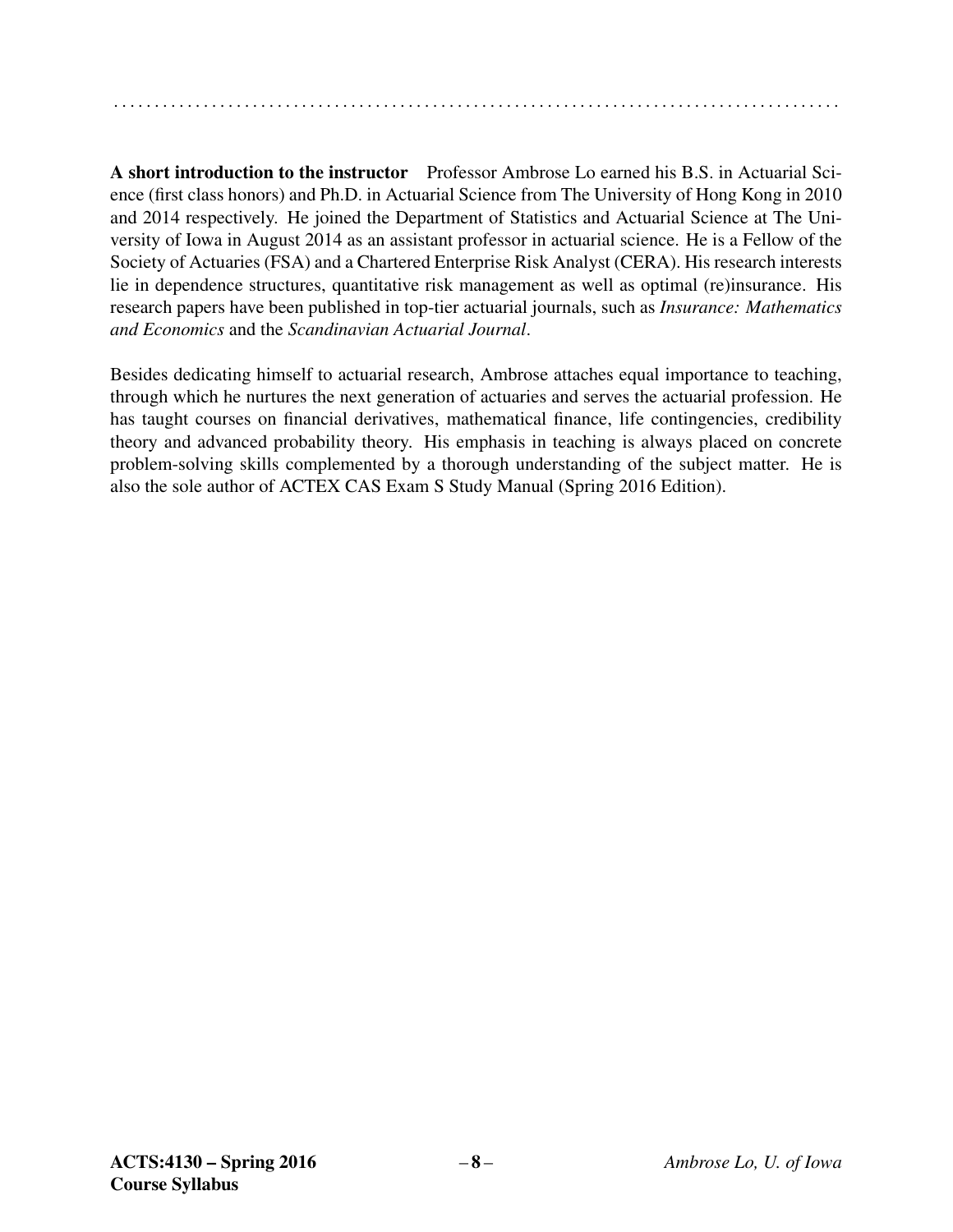# College of Liberal Arts & Sciences: Policies and Procedures

## Administrative Home

The College of Liberal Arts and Sciences is the administrative home of this course and governs matters such as the add/drop deadlines, the second-grade-only option, and other related issues. Different colleges may have different policies. Questions may be addressed to 120 Schaeffer Hall, or see the CLAS Academic Policies Handbook at <http://clas.uiowa.edu/students/handbook>.

## Electronic Communication

University policy specifies that students are responsible for all official correspondences sent to their University of Iowa e-mail address (@uiowa.edu). Faculty and students should use this account for correspondence (Operations Manual, [III.15.2.](http://www.uiowa.edu/~our/opmanual/iii/15.htm#152) Scroll down to k.11).

## Accommodations for Disabilities

A student seeking academic accommodations should first register with Student Disability Services and then meet with the course instructor privately in the instructor's office to make particular arrangements. See <www.uiowa.edu/~sds/> for more information.

## Academic Honesty

All CLAS students or students taking classes offered by CLAS have, in essence, agreed to the College's [Code of Academic Honesty:](http://clas.uiowa.edu/students/handbook/academic-fraud-honor-code) "I pledge to do my own academic work and to excel to the best of my abilities, upholding the [IOWA Challenge.](http://thechallenge.uiowa.edu/) I promise not to lie about my academic work, to cheat, or to steal the words or ideas of others; nor will I help fellow students to violate the Code of Academic Honesty." Any student committing academic misconduct is reported to the College and placed on disciplinary probation or may be suspended or expelled [\(CLAS Academic Policies](http://clas.uiowa.edu/students/handbook) [Handbook\)](http://clas.uiowa.edu/students/handbook).